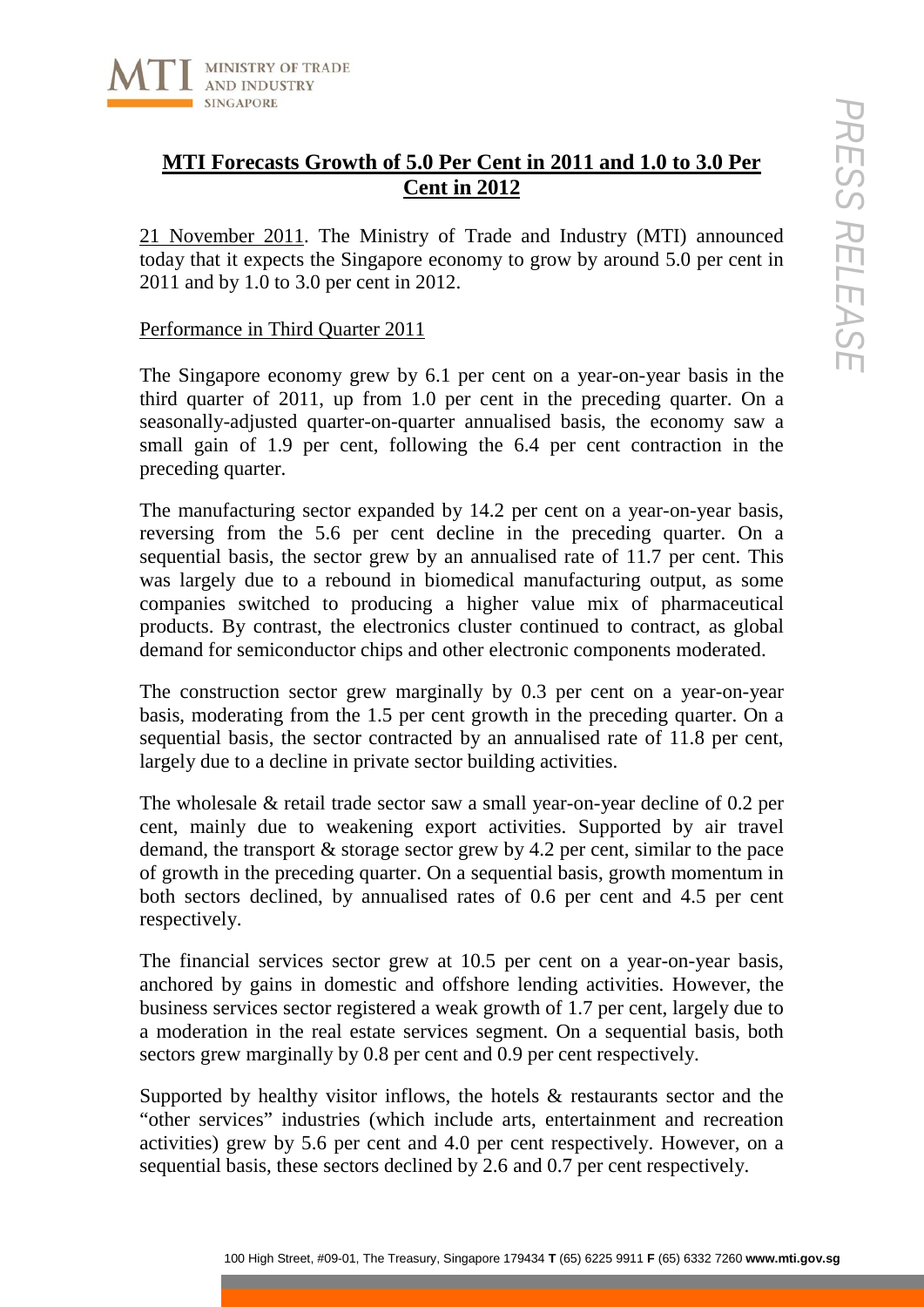

Economic Outlook for 2011

1000 Hotel of the street, and the street of the Singapore comming will like the street of the electronian external macroeconomic conditions. Within the amplitude street a lowel many secon, the electronics cluster is expe For the last quarter of 2011, growth in the Singapore economy will likely weaken alongside deteriorating external macroeconomic conditions. Within the manufacturing sector, the electronics cluster is expected to register a lower level of output given the downturn in the global electronics cycle. This in turn will have knock-on effects on the precision engineering cluster and wholesale trade. The biomedical manufacturing (BMS) cluster is expected to see a pullback in growth following the strong surge in the third quarter. In the financial services sector, activity in the core financial intermediation will moderate and the sentiment-sensitive segments are expected to continue to perform poorly.

Taking into account these factors, MTI expects the Singapore economy to grow by **around 5.0 per cent** in 2011.

## Economic Outlook for 2012

Global economic conditions are expected to remain subdued in 2012, with the outlook clouded by increased uncertainty and financial volatility. In the advanced economies, final demand is likely to be restrained by continued household deleveraging, ongoing fiscal tightening as well as structural weaknesses in labour and housing markets. In the EU, bank recapitalisation will accelerate deleveraging, and curtail loan growth and economic activity.

Although resilient domestic demand in emerging Asia will provide some support to global demand, it will not fully mitigate the effects of an economic slowdown in the advanced economies. Consequently, Singapore's externallyoriented sectors such as electronics and wholesale trade will continue to perform poorly, while the financial services sector will be affected by heightened uncertainties in the external environment. Nevertheless, there will be some modest support to growth from the biomedical manufacturing cluster and tourism-related sectors. The former will likely see increased production of active pharmaceutical ingredients and biologics while the latter will benefit from rising visitor arrivals from the region.

Given these factors, MTI expects Singapore's economic growth to be **between 1.0 to 3.0 per cent** in 2012. This does not factor in downside risks to growth, such as a worsening debt situation or a full-blown financial crisis in the advanced economies. Should these risks materialise, growth in the Singapore economy in 2012 could come in lower than expected.

MINISTRY OF TRADE AND INDUSTRY 21 November 2011